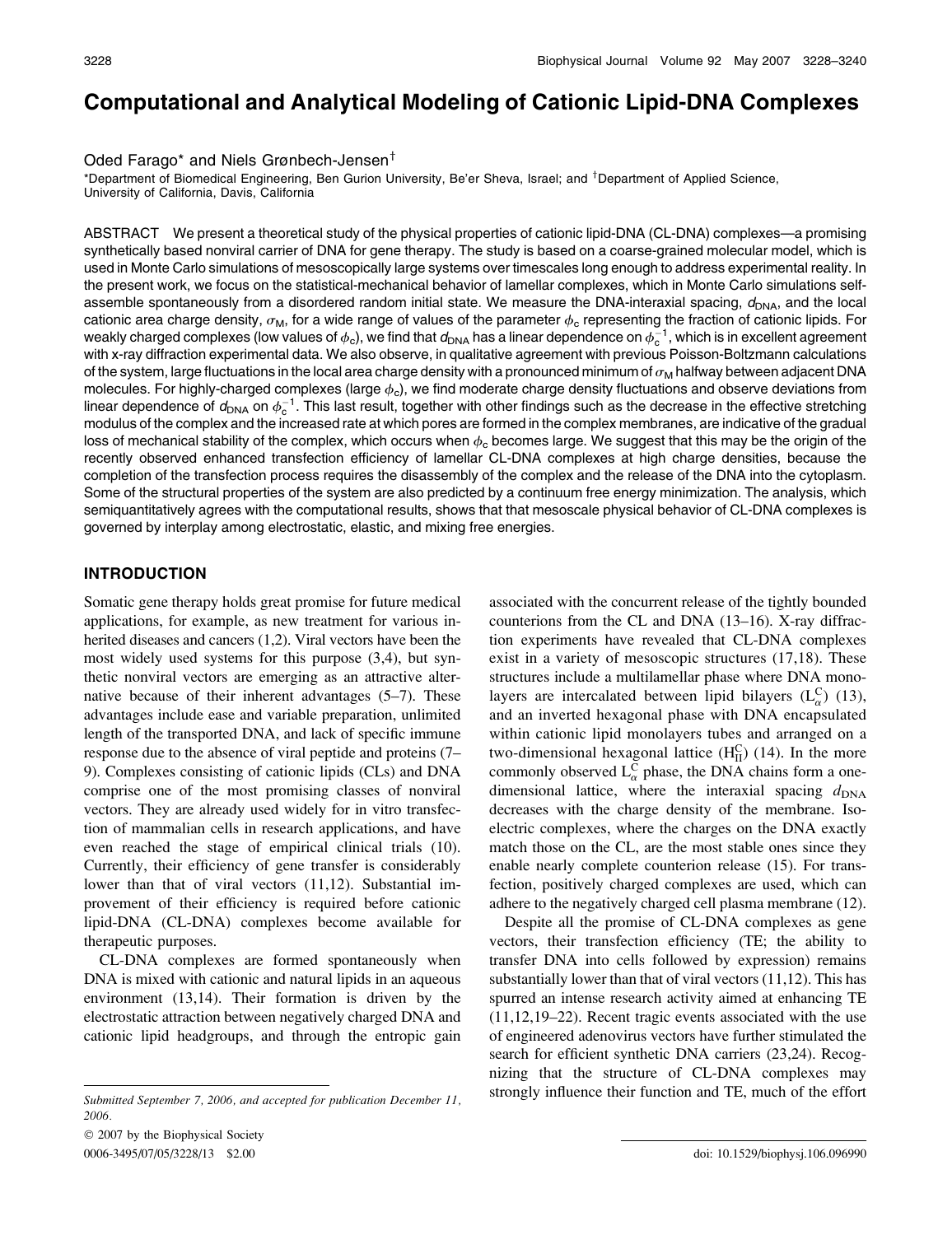in theoretical and experimental studies has been devoted to understanding the mechanisms governing complex formation, structure, and phase behavior (18,25). The most widely used approach to describe the free energy of the complexes is the mean-field Poisson-Boltzmann equation, which takes into account the electrostatic interactions of a charged continuum and the mixing entropy of the lipids and counterions (15,26). The bending energy of the lipid layer is introduced by means of the effective Helfrich energy (16,27). Thus, the preferred structure is determined by a delicate interplay between electrostatic interactions and bending elasticity, both depending on the molecular nature and composition of the lipids. The vast majority of neutral lipids, when complexed with CLs, lead to the  $L_{\alpha}^{C}$  phase. Addition of the neutral lipid DOPE (or other PE-based lipids) drives the spontaneous curvature negatively, thereby inducing the transition to the  $H_{\text{II}}^{\text{C}}$  phase (14). This transition is also promoted by addition of the cosurfactant hexanol, which lowers the bilayer bending rigidity.

The relationship between the physical properties and TE of CL-DNA complexes has been studied in a recent set of experiments utilizing a combination of several techniques (synchrotron x-ray diffraction for structure determination, laser scanning confocal microscopy to probe the interactions of complexes with cells, and luciferase reporter-gene expression assays to measure TE) (12). The most notable result of these experiments is the identification of the membrane charge density,  $\sigma_M$ , as a key universal parameter that governs TE of  $L_{\alpha}^{\text{C}}$  complexes (28). The highest transfection rate has been observed at intermediate  $\sigma_M$ , reaching values that are comparable to the high,  $\sigma_M$ -independent, TE of DOPEcontaining  $H_{II}^C$  complexes (29). That lamellar complexes complete the high TE of hexagonal complexes is of prime importance because, as mentioned above, most commonly used lipids prefer the  $L_{\alpha}^{C}$  over the H $_{II}^{C}$  phase. Moreover, with newly synthesized multivalent lipids with headgroups whose charge is as large as  $Z = 5$ , it is possible to reach the optimal TE with a smaller number of CLs. This is a desirable feature, which reduces the cost and, more importantly, the toxic effects of the CLs. It also means a smaller metabolic effort for the elimination of the lipids from the cell.

Based on the above TE data as well as x-ray diffraction and laser scanning confocal microscopy imaging, a model of cellular entry of  $L_{\alpha}^{C}$  complexes has been proposed, which suggests that the process of transfection involves two stages (12): Stage 1, cellular uptake via endocytosis; and Stage 2, escape of the complex from the endosome, presumably through the fusion of the complex with the endosomal membrane and release of the DNA into the cytoplasm. The adhesion of the complex to the cell is mediated by electrostatic attraction between the positively charged complex and the negatively charged cell's plasma membrane. The transfection process is limited by the rate of the second step, which increases exponentially with  $\sigma_M$ . The independence of H $_{II}^C$ complexes TE on  $\sigma_M$  (in the low  $\sigma_M$  regime) has been

attributed to the mismatch between the positive curvature of the outermost lipid monolayer (which provides the complex with hydrophobic shielding) and the complex negative spontaneous curvature. This elastically frustrated state drives, independently of  $\sigma_M$ , the rapid fusion of the H<sub>II</sub> complex with the plasma or endosomal membrane. Lamellar complexes with very high  $\sigma_M$  also exhibit reduced TE, which should be attributed to the inability of the DNA to dissociate from the highly charged membranes (of the free complex) and to become available for expression (29).

Theoretical modeling of large molecular assemblies pose significant challenges due to the spatial complexity of such systems and by the range of temporal scales involved. In the case of CL-DNA complexes, the size of the complex may be as large as 1  $\mu$ m, while the basic unit cell of the L $_{\alpha}^{\text{C}}$  complex is in the nanometer range (the DNA spacing is typically  $d_{\text{DNA}} \sim$  20–70 Å, and the interlayer spacing  $d \approx$  65 Å). Since both short- (steric, hydrophobic), and long-range (electrostatic) interactions determine the physical and biomedical properties of CL-DNA complexes, it is essential that these systems will be studied at all possible levels of detail. Moreover, phase transitions of CL-DNA complexes as well as other topological changes (e.g., membrane fusion which occurs during transfection) involves the collective motion of many lipid molecules and, therefore, inherently take place on a variety of spatial and temporal scales.

To address the multiscale nature of CL-DNA complexes, a variety of models, differing in the length and the timescales of the phenomena of interest have been devised. At the microscopic molecular level, we have atomistic molecular dynamics simulations in which the lipids, DNA, and the embedding solvent are modeled explicitly in full (classical) atomic detail (30). These simulations provide valuable information regarding the molecular structure of the complexes, such as the role played by the neutral PC headgroups (more specifically, the  $N^+$  end of the P<sup>-</sup>-N<sup>+</sup> dipole) in the screening of the electrostatic repulsion between the DNA chains. The length and timescales of atomistic simulations are limited by memory and CPU requirement to several nanometers and nanoseconds, which is far below the macroscopic regime encompassing the statistics and evolution of large molecular ensembles. At the macroscopic level, only the continuum behavior of existing CL-DNA structures can be addressed based on free energy functionals, which are insensitive to the fine details of the lipids and DNA (15,25,26). Electrostatic screening effects between the DNA chains resulting from nonspecific interactions between the lipids and DNA have been reported in these studies. This observation is complementary to the specific mechanisms observed in detailed atomistic computer models.

In this article, we present an ''intermediate'' molecular modeling approach that retains the most essential components of self-assembly and molecular statistics, but avoids the computational overhead of a full atomistic model. The model (31) extends an existing coarse-grained (CG) molecular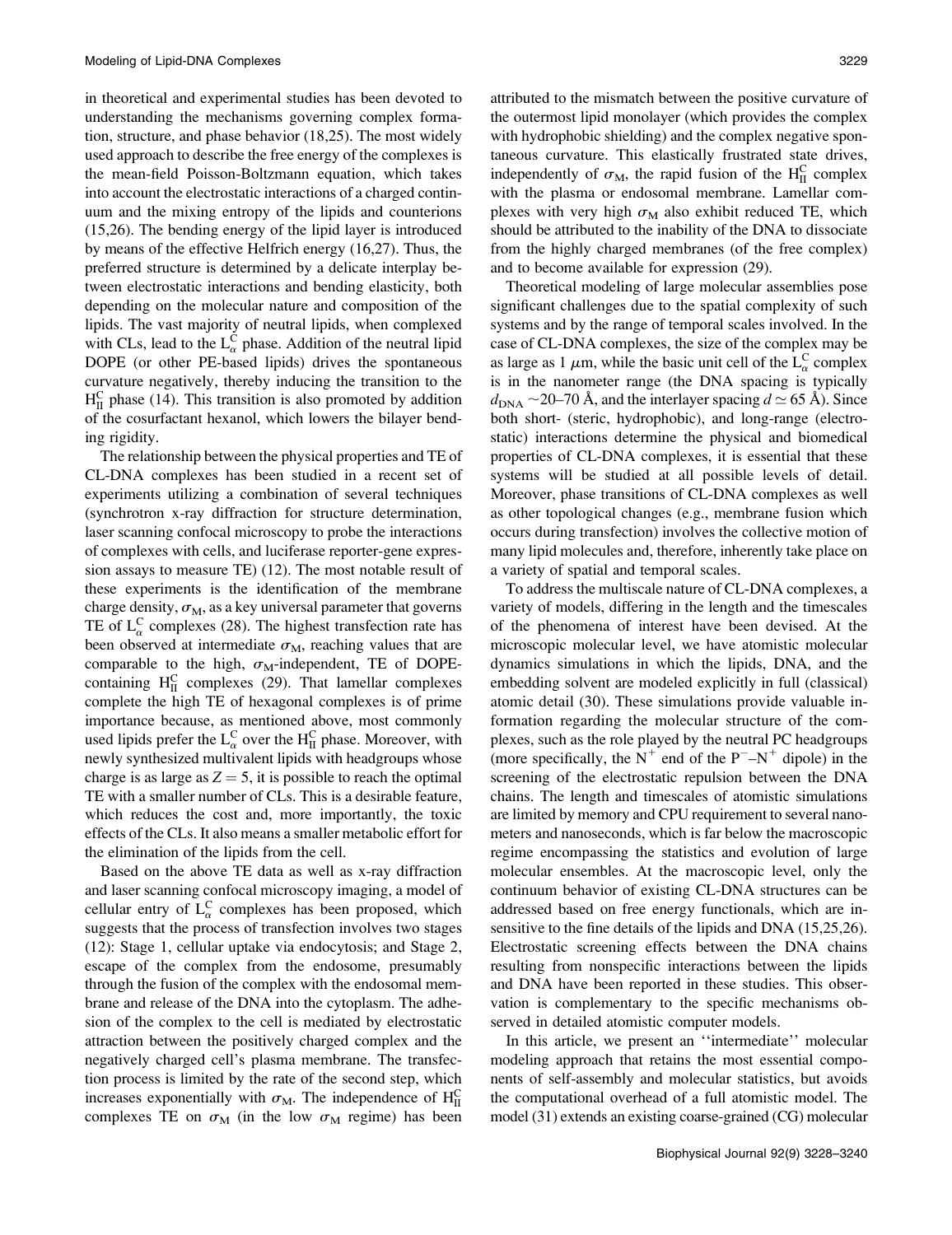bilayer model (32,33) by including both charged and neutral lipids, as well as charged DNA molecules. The intermolecular potentials between different molecular species are designed to mimic the hydrophobic effect without the explicit presence of solvent. Thus, the approach carefully balances the need for molecular detail with computational practicality in a manner that allows for solvent-free simulations of complex self-assembly over long enough timescales to address experimental reality. In addition to showing spontaneous self-assembly of CL-DNA complexes, we also investigate the structural properties of lamellar complexes and measure a number of important quantities such as the dependence of the interaxial distance between DNA chains on the fraction of charged lipids, the polarization of the cationic charge distribution, local area density fluctuations, and the effective two-dimensional stretching elastic modulus,  $K_A^*$ . Some of these quantities are not easily accessible to theoretical continuum models and may require further approximations. One of the more interesting results is the decrease in  $K_A^*$  upon increasing the membrane charge density  $\sigma_M$ , which reflects reduced mechanical stability and a higher probability of structural defects, such as membrane pores. The observations of such pores is consistent with the experimental findings of enhanced transfection efficiencies at high concentration of CLs, because pores must be formed to enable the escape of the DNA from the complex (see discussion above). It demonstrates the utility of CG modeling in addressing some key features of complex biological systems in general, and lipid-DNA assemblies in particular.

We focus on isoelectric lamellar complexes in which the total charges carried by the CLs and DNA are equal. The mechanism of counterion release is most effective at this point, making the free energy of the complex minimal (15). The counterions concentrations inside the complex depend on their bulk concentrations. Here, we study the very low bulk concentration limit in which the counterions are (almost) completely depleted from the complex. This regime has been previously addressed in atomistic computer simulations of CL-DNA complexes (30). Counterions effects have been dealt with in the framework of continuum Poisson-Boltzmann (PB) theory (15,25,26). While this approach captures certain features of the charge distribution and the electric fields in the complex, it neglects several important factors such as the discrete nature of the ions and their finite sizes, which may govern their distribution in the gaps of (sub)nanometer dimensions that exist between the membranes and the DNA. Treating the water in these tiny voids as a bulk medium of effective dielectric constant  $\epsilon = 78$  and neglecting dehydration effects are other gross approximations made by most current modeling techniques.

We use a continuum model to analyze some of the simulation results. Our analytical study is based on the minimization of a phenomenological free energy functional with respect to the profile of the membrane and the cationic charge distribution. This free energy includes contributions from all the electrostatic interactions existing between the lipids and the (infinite array of) DNA molecules, as well as terms associated with the mixing entropy and (small length scale) protrusion modes (34) of lipids. We show, both computationally and analytically, that the cationic charge distribution is polarized. The minimum of the charge density is obtained halfway between adjacent DNA molecules while the maximum is not reached right above the DNA, but is slightly shifted. The origin of this shift is the ability of the lipids not located right above the DNA to protrude and thus position their charged headgroups in regions of the complex where the electrostatic potential created by the DNA array is lower. Interestingly, we find that the charge density in the immediate vicinity of the DNA tends to match effective area charge density of the DNA rod. Charge matching between narrowly separated surfaces has been observed in previous studies of CL-DNA complexes (15,27), as well as in studies of other molecular assemblies (35). It has been attributed to the increased concentration of ions, which are bound to remain in the confined volume between surfaces to neutralize the system. Charge matching is favorable because it enables the release of these strongly confined ions. Our study, which is based on an ion-free model, suggests that charge matching can be also driven by other mechanisms.

The article is organized as follows: In the next section, we present our CG model of CL-DNA complexes and provide most of the details of the simulations (except for the details of a new Monte Carlo (MC) scheme that we use to sample the constant tension ensemble, which we introduce in Appendix 1). The results of our simulations are described in the two following sections dealing, respectively, with the dependence of the DNA spacing and the complex stability on the charge density, and the charge density fluctuations. The computational results are compared to the predictions of a analytical continuum model in Appendix 2. We close the article with a brief discussion of the main results and an outline of some future prospects.

# COMPUTER MODEL

The computer model of CL-DNA complex is based on a bilayer CG model presented elsewhere (32,33). The lipids are modeled as short trimer molecules consisting of one ''hydrophilic'' and two ''hydrophobic'' beads, which are connected to each other by stiff linear springs (33). The model does not include explicit solvent. Rather, a set of shortrange attractive intermolecular potentials is used, which effectively mimic hydrophobicity and allow self-assembly of bilayer from molecular disorder (31). Depending on the area density of the lipids, the bilayer is found in either a solid or a fluid phase (32), where the latter is characterized by an in-plane lipid diffusion and out-of-plane fluctuations whose spectrum is well depicted by Helfrich-effective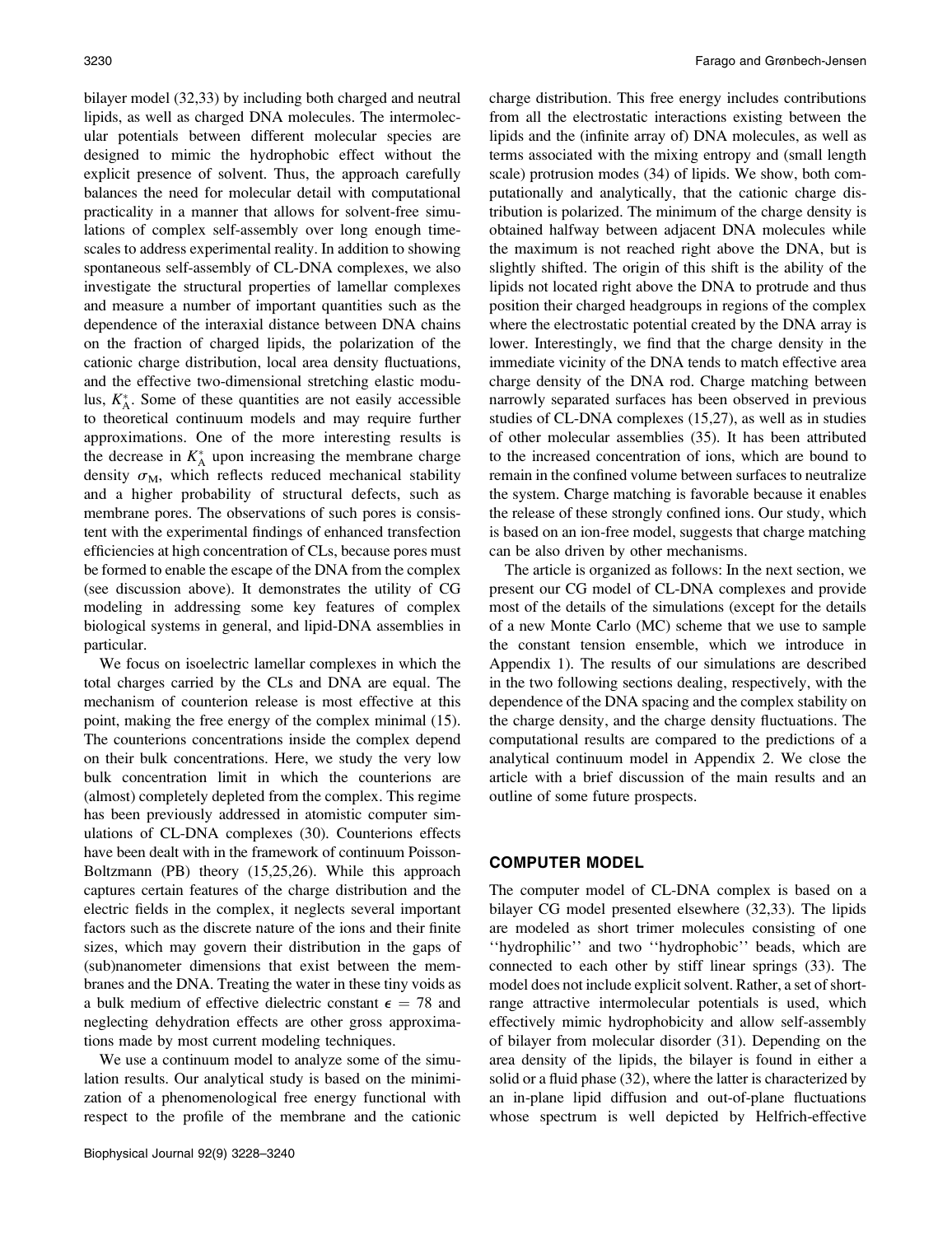Hamiltonian (36). The model of the CL-DNA complex is obtained by:

- 1. Choosing a fraction  $\phi_c$  of the lipids and placing a unit (point) charge  $+$  e at the centers of their hydrophilic bead.
- 2. Introducing DNA molecules, each of which is modeled as a rigid rod with a uniform axial charge density  $\lambda_{DNA} =$  $- e/1.7$  Å and radius  $R_{\text{DNA}} = 10$  Å. The diameter of the spherical particles constituting the lipids is set to  $\sigma \simeq 6.3$ Å (see definition of  $\sigma$  in Farago (32)), which yields an area per lipid  $a_{\text{lipid}} \simeq 70 \text{ Å}^2$  for uncharged bilayers. Excluded volume interactions between rods  $(R)$  and spheres  $(S)$ are introduced via a truncated (at  $r_c = \frac{\sigma}{2} + R_{\text{DNA}}$ ) and shifted potential of the form:  $U_{\text{RS}}/k_{\text{B}}T = 50\{[(\sigma/2 +$  $(R_{\text{DNA}}/r)^{12} - 1$ , where r is the distance between the center of the sphere and the axis of symmetry of the rod. The distance between nearest-neighbor rods is restricted to  $d_{\text{DNA}} \geq 2R_{\text{DNA}}$ .

Modeling the DNA strands as infinite rods carrying uniform charge density  $\lambda$  is consistent with the CG approach of the model, where only electrostatics, noise, and simple geometric features are retained. In this representation of DNA molecules, we ignore the effects associated with 1), their flexibility; and 2), the discrete nature of their charge distribution. The first approximation is justified in view of the fact that the DNA persistence length ( $\xi_{\rm p} \sim 500$  Å) is an order-ofmagnitude larger than all the other relevant length scales in the problem. Curvature fluctuations involve free energy penalty of  $\sim$ 1 k<sub>B</sub>T per  $\xi_{\rm p}$  of DNA length, which is negligible compared to the complex stabilization free energy of  $\sim 10^2 10<sup>3</sup> k<sub>B</sub>T$  per persistence length (15). The second approximation is supported by numerical studies revealing that the electrostatic potential around the DNA surface is not much different from that produced by the continuous charge density, except for a narrow regime in its immediate vicinity (37).

We study isoelectric complexes where the total charges of the DNA and the CLs neutralize each other, with no added counterions. Simulations of the quasi two-dimensional complex are conducted in a rectangular system of size  $L_{x} \times L_{y} \times$  $L_z$ , with full periodic boundaries along the x and y directions, and periodicity with respect to only lipid mobility and shortrange interactions in the z direction. The simulations were performed at room temperature and with a bulk water uniform dielectric constant  $\epsilon = 78$ . The rods are arranged in a one-dimensional array, parallel to the y axis and with equal spacing along the x-direction. Long-range electrostatic interactions between the charged spheres, infinite rods, and their periodic images were accounted for using the Lekner summation method (38). The electrostatic potential energy, per simulation cell, between a CL whose charged headgroup is located at  $\vec{r} + \Delta \vec{r} \equiv (x + \Delta x, y + \Delta y, z + \Delta z)$  and another CL and its replicas located at  $(x + mL_x, y + nL_y, z)$ , where m, n are integers, is given by the exponentially convergent summation of, e.g., the form

$$
V_{SS}(\Delta \vec{r}) = \frac{e^2}{\epsilon} \left\{ \frac{4}{L_x} \sum_{n=1}^{\infty} \cos \left( 2\pi \frac{\Delta x}{L_x} n \right) \times \sum_{k=-\infty}^{\infty} K_0 \left[ 2\pi n \sqrt{\left( \frac{L_y}{L_x} \right)^2 \left( \frac{\Delta y}{L_y} + k \right)^2 + \left( \frac{\Delta z}{L_x} \right)^2} \right] - \frac{1}{L_x} \ln \left[ \cos \ln \left( 2\pi \frac{\Delta z}{L_y} \right) - \cos \left( 2\pi \frac{\Delta y}{L_y} \right) \right]^2 - \frac{\ln 2}{L_x} \right\},
$$
\n(1)

where  $K_0$  is the modified Bessel function of order 0. The selfenergy  $\tilde{V}_{SS}^{(0)}$  that arises from a charged sphere with its own periodic images is found by evaluating the expression

$$
V_{\rm SS}^{(0)} = \frac{1}{2} \lim_{|\Delta \vec{r}| \to 0} \left( V_{\rm SS}(\Delta \vec{r}) - \frac{e^2}{\epsilon |\Delta \vec{r}|} \right),\tag{2}
$$

and is given in Grønbech-Jensen et al. (38). The sphere-rod electrostatic energy per simulation cell is the combined logarithmic interactions between a point charge and a onedimensional array of line charges. It is given by (39)

$$
V_{\rm RS}(\Delta \vec{r}) = -\frac{e\lambda}{\epsilon} \ln \left\{ 2 \left[ \cosh \left( 2\pi \frac{\Delta z}{L_x} \right) - \cos \left( 2\pi \frac{\Delta x}{L_x} \right) \right] \right\}.
$$
\n(3)

The rod-rod electrostatic self-energy is (39)

$$
V_{\text{RR}}^{(0)} = -\frac{\lambda^2 L_y}{\epsilon} \ln \frac{2\pi}{L_x}.
$$
 (4)

Simulations of electrostatics in water-free models are usually conducted with a uniform dielectric constant due to the complexity of including mirror charges in a disordered molecular ensemble. In PB theories (15,35), a different type of boundary condition (BC) is usually assumed, namely that the dielectric constant vanishes in the interior of the DNA and the lipid membrane. This latter approximation is justified by the fact that the (bulk) water dielectric constant,  $\epsilon = 78$ , is much larger than all the other relevant dielectric constants. The electric field lines prefer to stay in high dielectric media and the limit  $\epsilon = 0$  corresponds to systems in which the electric field is entirely contained within the aqueous part. Fortunately, the exclusion of electric fields from the DNA and the membranes is not solely related to their low dielectric constants. In our simulations, it is mainly a matter of the geometry and the charge distribution in the system. Therefore, the electrostatic forces, through which the charges in water interact with each other, are expected to be insensitive to the dielectric constants of the DNA and the membranes. Computational studies (39) of electrostatics near similar simple geometric interfaces indicate that the net effect of mirror images is, indeed, minor. This observation also serves as a justification for our choice of BCs. Rather than using full periodic BCs in all three directions, we study an infinite ''slab'' consisting of a single array of charged DNA molecules and two bilayers (Fig. 1), in which only the inner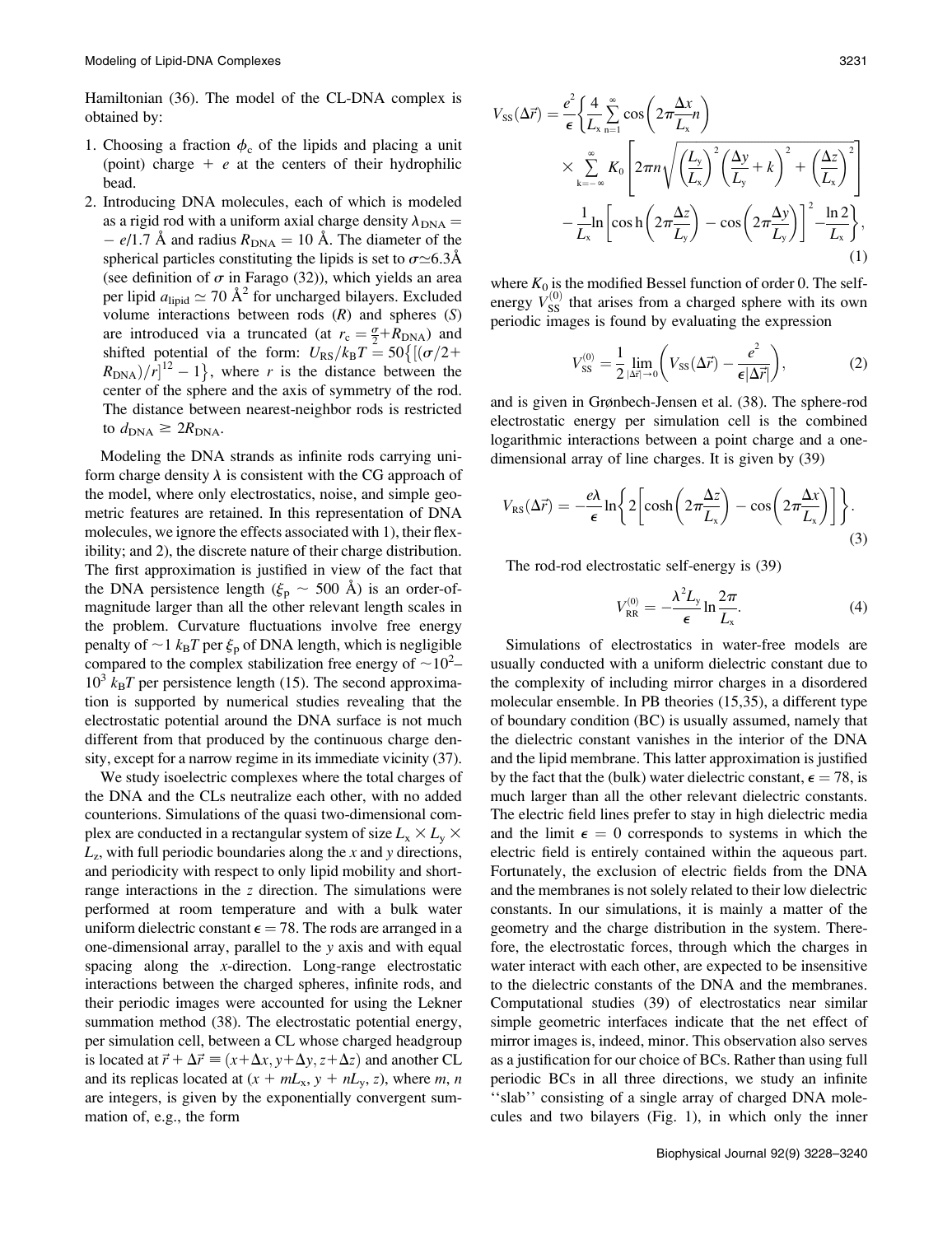3232 Farago and Grønbech-Jensen



FIGURE 1 Equilibrium configuration of a complex consisting of two bilayer membranes, each with 390 lipids and five DNA strands. The lipids are modeled as trimers with hydrophilic  $(black)$  and hydrophobic  $(qrav)$ particles. The DNA (red) are modeled as rigid rods with a uniform negative axial charge density. The complex is isoelectric, i.e., the negative charge of the DNA is neutralized by the charge of the cationic lipids with no added salt. Thus, each bilayer in the shown complex includes 150 monovalent lipids, all of which reside in the inner layers facing the DNA array. Each DNA rod carries a total charge of  $-60$  e.

monolayers (facing the DNA rods) are charged while the outer monolayers consist of neutral lipids only. The interaction between different slabs (whose overall net charge is neutral) is well screened and is significantly weaker than the Coulomb interactions between the charged components within each slab.

In a preceding publication (31), we have shown that complexes such as the one appearing in Fig. 1 are formed spontaneously in simulations starting from a disordered initial state where the lipids are randomly distributed within the simulation cell. This demonstrates that the complex represents a stable equilibrium phase of the system. In this work, we focus on structural properties of CL-DNA complexes and use preassembled complexes for this purpose. The simulations were performed at constant surface tension  $\gamma = 0$  by employing a new sampling scheme to generate area-changing trial moves. The sampling scheme, which is different from the commonly used method of sampling the  $(N, \gamma, T)$  ensemble (40), is described in detail in Appendix 1. The rest of the details of the simulations appear in Farago et al. (31).

### DNA spacing and mechanical stability

Measuring the DNA interaxial spacing,  $d_{\text{DNA}}$ , serves as a critical test to our model's ability to mimic the mesoscale behavior of CL-DNA complexes, because  $d_{\text{DNA}}$  can be measured in x-ray diffraction experiments. The experimental data of Safinya et al. (13,18) shows that for isoelectric complexes, the dependence of  $d_{\text{DNA}}$  on the membrane charge density  $\sigma_M = 2e\phi_c/a_{\text{lipid}}$  is governed by the relationship (41)

$$
d_{\text{DNA}} = \frac{\lambda_{\text{DNA}}}{\sigma_{\text{M}}} = \left(\frac{a_{\text{lipid}}\lambda_{\text{DNA}}}{2e}\right)\frac{1}{\phi_{\text{c}}},\tag{5}
$$

which results from simple mass conservation in the lamellar geometry.

The computational results for the average spacing between adjacent DNA rods,  $d_{\text{DNA}}$ , are plotted in Fig. 2 as a function of the inverse of the fraction of charged lipids,  $1/\phi_c$ . The solid line is a fit to Eq. 5 with  $a_{\text{lipid}} = 69 \text{ Å}^2$  which is the area per lipid in uncharged membranes. The deviation from linear behavior at high charge densities arises from the increase in  $a_{\text{lipid}}$  with  $\phi_c$  (Fig. 3). The numerical data is in excellent agreement with the experimental results reported in Koltover et al. (13). Specifically, the experimental  $d_{\text{DNA}}$  versus  $\phi_c$  data (see Fig. 4  $\hat{B}$  in (13)) show agreement with Eq. 5 at low charge densities (with a value of  $a<sub>lipid</sub>$ , which is slightly different than the one defined here) and a similar deviation trend at high charge densities (note that our Eq. 5 and the comparable one in (13) express the same relationship in different forms; see Discussion in (41).) The assumption underlying Eq. 5 is that the effective interactions between the DNA are repulsive and balanced by the elastic membrane forces. Linear elastic stress acting on a membrane is related to  $a_{\text{lipid}}$  and its equilibrium value  $a_{\text{lipid}}^0$  by  $\tau = K_A(a_{\text{lipid}}$  $a_{\text{lipid}}^0$ )/ $a_{\text{lipid}}^0$ , where  $K_A$  is the two-dimensional stretching modulus, which for lipid bilayers is typically in the range  $K_A \ge 10^2$  ergs/cm<sup>2</sup>. At high charge densities, the electrostatic stress is sufficiently large to eliminate the membrane thermal undulations and increase  $a<sub>lipid</sub>$  (42). In this study, we find for complexes with  $\phi_c \sim 0.85$  that the strain  $\varepsilon =$  $(a_{\text{lipid}} - a_{\text{lipid}}^0)/a_{\text{lipid}}^0 \sim 0.1$ , which is somewhat larger than the typical strain lipid bilayers withstand before rupture  $(\varepsilon \sim 0.02{\text -}0.05, (43))$ . Membranes with higher  $\phi_c$  have indeed been found to be susceptible to pore formation, as illustrated by the configuration in Fig. 4 of a complex with  $\phi_c$ 



FIGURE 2 Average DNA spacing,  $d_{\text{DNA}}$ , as a function of the inverse of the fraction of charged lipids  $1/\phi_c$ . Markers, numerical results (uncertainties are smaller than symbols); solid line, fit to Eq. 5 with  $a_{\text{lipid}} = 69 \text{ Å}^2$ .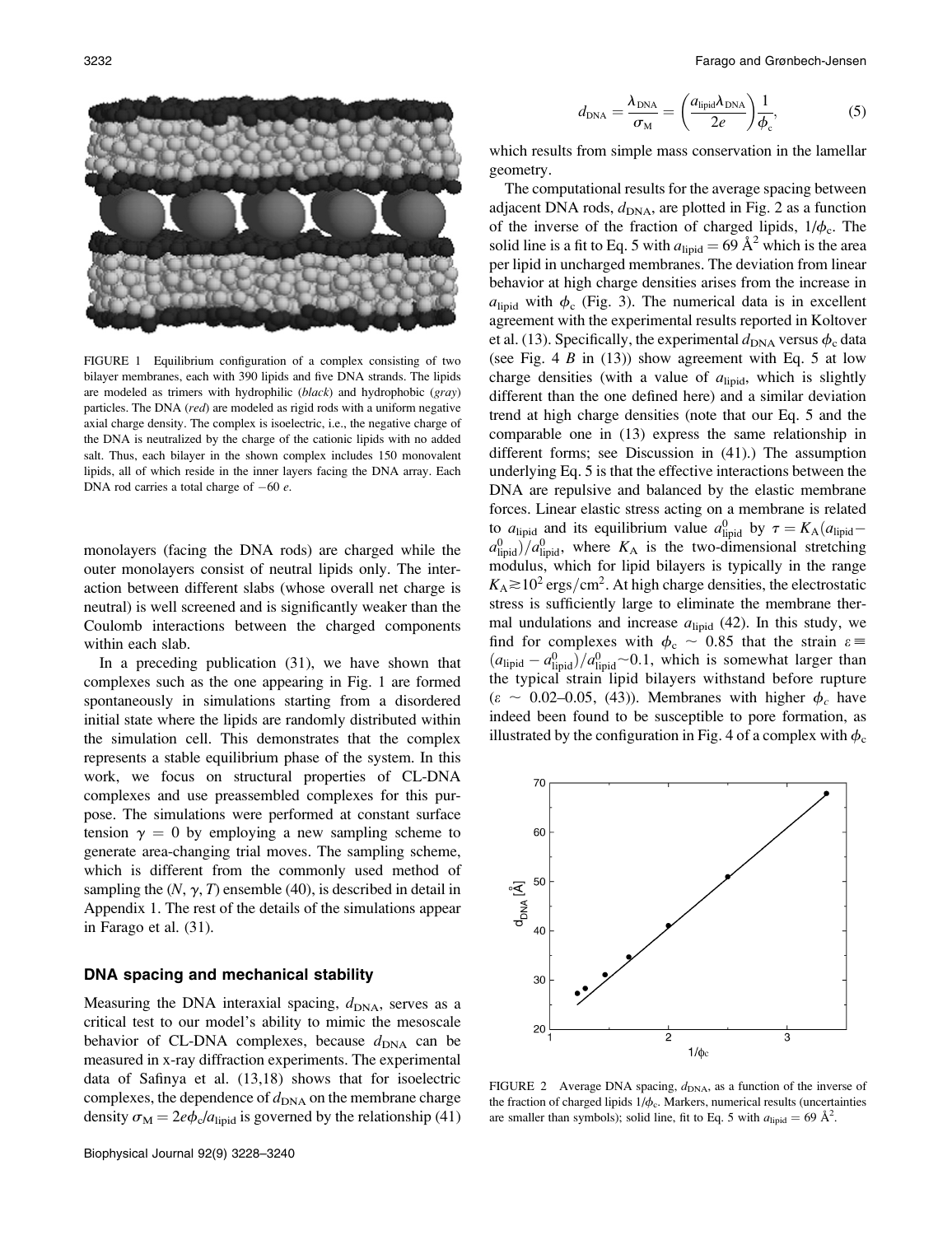

FIGURE 3 The average area per lipid,  $a<sub>lipid</sub>$ , as a function of the fraction of charged lipids  $\phi_c$ .

 $\sim$  0.9. The discrepancy between experimentally observed rupture strains and the strain found in our model is not surprising, given the coarse-grained lipid-model of simple three-point objects. It may also be partially attributed to the system-size dependence of the rupture strain (44). The loss of mechanical stability is also evident from the rapid decrease in the effective stretching modulus of the complex  $K_A^*$  for  $\phi_c \gtrsim 0.7$  (Fig. 5), which has been extracted from the mean-square of fluctuations in  $a_{\text{lipid}}$ :  $K_A^* = k_B T a_{\text{lipid}}^0$  $[N\langle (a_{\text{lipid}} - a_{\text{lipid}}^0)^2 \rangle]$ . The larger area fluctuations at high  $\phi_c$ increase the probability of pore opening which, in turn, may lead to disassociation of the complex.

It is interesting to compare the inter-DNA electrostatic interactions in the complex with the same interactions in bulk



FIGURE 4 Equilibrium configuration of a complex with  $\phi_c \sim 0.9$  whose membranes develop pores.



FIGURE 5 The effective stretching modulus,  $K_A^*$ , of the complex as a function of  $\phi_c$ .

in the presence of monovalent counterions (45). In both cases, the bare electrostatic repulsion is screened by the distribution of microions and CLs around the DNA. In the complex, the distribution of the cationic charge is limited by a geometric constraint, namely the residence of the CLs on the membrane surface, which maintains a finite separation from the inter-DNA plane. Therefore, we expect such screening to be less efficient than in bulk solutions. It is also reasonable to expect that, compared to three-dimensional systems, the confinement to a surface increases the repulsive electrostatic interactions between the cationic charges, which further increases the magnitude of the effective inter-DNA repulsive force.

Since our model does not include water explicitly, the hydration forces, which may be significant at small dDNA, are missing from the picture (46). This can be corrected either by introducing an additional short-range DNA-DNA potential that explicitly account for the hydration free energy or assuming that  $R_{\text{DNA}}$  represents the hydrated rather than the bare DNA radius. Since the hydration forces decay on DNA-DNA surface separations of  $\geq 1$  nm, their introduction into the model will only modify the results at small  $d_{\text{DNA}}$ (large  $\phi_c$ ). Specifically, this will increase the effective DNA-DNA repulsion and, therefore, will strengthen the trend observed in Fig. 2 that at high charge densities Eq. 5 underestimates  $d_{\text{DNA}}$ . It will also shift the limit of mechanical stability to slightly lower charge densities. Another feature missing in our model is the contribution of DNA bending fluctuations to the inter-DNA interaction. The effect of these fluctuations in bulk is to increase the decay length of both hydration and electrostatic forces (47). One may expect a similar contribution to inter-DNA interactions in CL-DNA complexes, although we are unaware of any systematic study of this effect in two dimensions. X-ray studies find weak positional disorder in CL-DNA complexes. The typical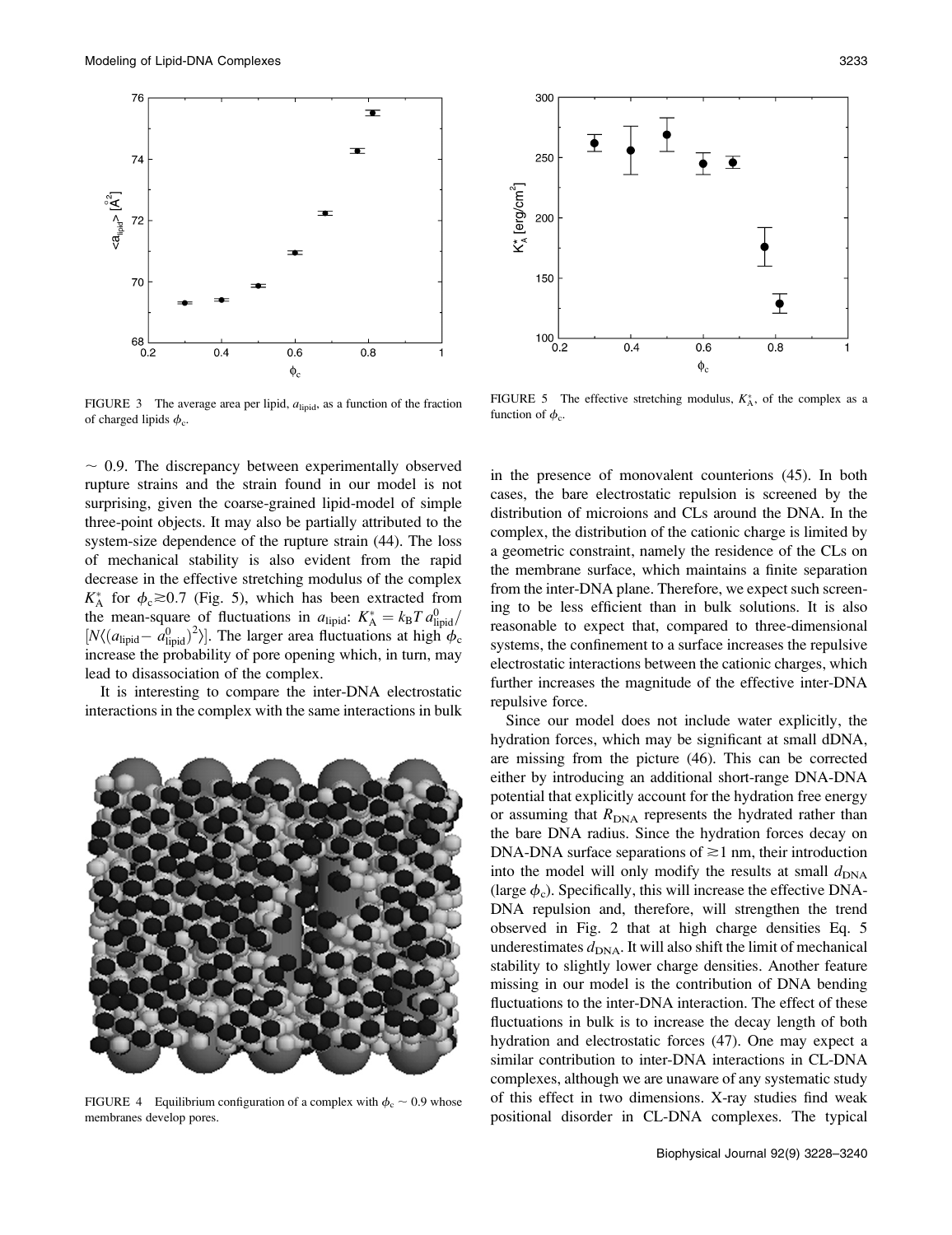correlated domain size of the one-dimensional lattice of DNA extends to nearly 10 unit cells (13), which is twice as large as the size of the complex in our simulations.

Our computational results explain well the recently observed enhanced TE of lamellar CL-DNA complexes at high charge densities (12,28). The limiting stage of the transfection process is the escape of the complex from the endosome in which it is initially trapped after entering the cell. Escape from the endosome occurs through activated fusion of the complex and endosomal membranes, during which both must be perforated. Having a complex with poor mechanical stability is an advantage at this stage, since such a complex will tend to open pores more easily, and through these pores the DNA may be released to the cytoplasm. We suggest that the loss of mechanical stability results from the cationic charge of the lipids and the pressure that it exerts on the complex membrane. At high charge densities this pressure exceeds the rupture tension of the membrane and, thus, leads to mechanical failure of the complex.

#### Charge density modulations

The quantity defined as  $\phi_c$  represents the mean number fraction of charge lipids. However, the lateral distribution of cationic charge on the membranes need not be uniform. One may expect the CLs to accumulate above and below the negatively charged DNA rods. This tendency to minimize the electrostatic energy of the CLs-DNA interactions is competed by the thermally induced mixing entropy and the repulsive electrostatic interactions between the CLs, which favor homogeneous composition of the cationic and neutral lipids. Furthermore, charge density modulations may be coupled to membrane undulations (27,48), and both can contribute to lowering the free energy of the complex. As discussed above, the stability of the complex is directly related to its TE and, therefore, it is important to study the effect of these ''degrees of freedom'' of the lipids.

The dependence of  $\phi_c$  on x, the position within a unit cell of the complex (i.e., the interval between adjacent DNA rods), is depicted in Fig. 6, where  $x = 0$  and  $x = d_{\text{DNA}}$ correspond to lipids located right above or below the DNA (see inset of Fig. 6). The curves, from bottom to top, are for the following values of the mean number fraction:  $\phi_c =$  $150/500 = 0.3$ ;  $150/375 = 0.4$ ;  $150/300 = 0.5$ ;  $150/250 =$ 0.6;  $150/220 \sim 0.68$ ;  $150/195 \sim 0.77$ ; and  $150/185 \sim 0.81$ . As expected, we find that for all values of  $\phi_c$ , the minimum of  $\phi_c(x)$  is achieved for  $x = d_{\text{DNA}}/2$ , i.e., in the middle of the unit cell. The minimum is more pronounced for low values of  $\phi_c$ , in which case the maximum of  $\phi_c(x)$  is at  $x = 0$ and  $x = d_{\text{DNA}}$ . At the higher values of  $\phi_c$ , the maximum shifts from the edge of the unit cell toward the center and, in general, the fluctuations in  $\phi_c(x)$  become quite small.

The shift in the maximum of  $\phi_c(x)$  from the immediate vicinity of the DNA toward the center of the cell has been previously reported in theoretical studies of the system based



FIGURE 6 Local fraction of charged lipids  $\phi_c$  as a function of x, the position within a unit cell of the complex. Curves, from bottom to top, correspond to mean fraction of 0.3, 0.4, 0.5, 0.6, 0.68, 0.77, and 0.81.

on PB theory (15,27). It has been attributed to the tendency of the system to match the areal charge density of the membrane with the effective areal charge density of the DNA,  $\sigma_{\text{DNA}} \equiv -\lambda_{\text{DNA}}/(2\pi R_{\text{DNA}}) \sim 9.4 \times 10^{-3} \text{ e}/\text{\AA}^2$ . This involves attraction of CLs toward the DNA at low values of  $\phi_c$  and significant charge modulation over the relatively large distance between the DNA rods. On the other hand, when  $\phi_c$  is large and  $d_{\text{DNA}}$  is small, the charge density fluctuations are weak and CLs must be depleted from above/ below the DNA to match the local charge density of the DNA.

The tendency to match the local charge densities of the membranes with  $\sigma_{\text{DNA}}$  is seen more clearly in Fig. 7. Here, the charge density  $\sigma_M(x)$  rather than  $\phi_c(x)$  is plotted as a function of x. The dashed horizontal line corresponds to the effective charge density of the DNA  $\sigma_{\text{DNA}} \sim 9.4 \times 10^{-3} e/A^2$ .



FIGURE 7 Local charge density of the membranes  $\sigma_M$  as a function of x. Curves, from bottom to top, correspond to  $\phi_c = 0.3, 0.4, 0.5, 0.6, 0.68, 0.77$ , and 0.81. Dashed horizontal line corresponds to the effective charge density of the DNA  $\sigma_{\text{DNA}} \sim 9.4 \times 10^{-3} e/\text{\AA}^2$ .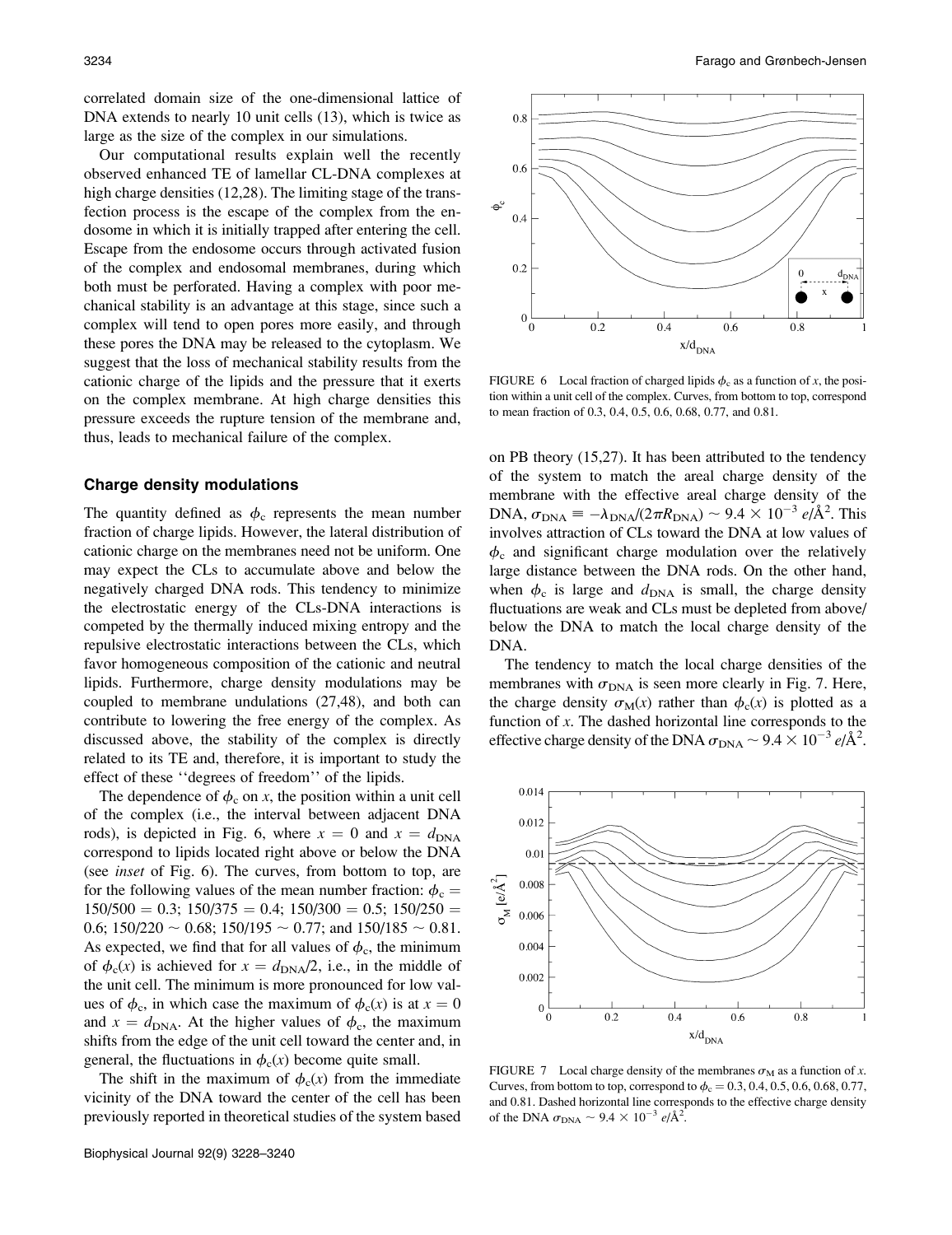The graphs show that for all values of  $\phi_c$ , the local charge density at the edge of the unit cell remains within 15% of  $\sigma_{\text{DNA}}$ . More interestingly, the graphs show that in contrast to  $\phi_c(x)$ , the maximum of  $\sigma(x)$  is always shifted from the DNA toward the center of the unit cell. This observation deserves some special comment: In most analytical studies of membranes, area density fluctuations are neglected (or, rather, it is assumed that the local area per lipid  $a_{\text{lipid}}(x)$  is constant) and, therefore,  $\phi_c(x)$  and  $\sigma_M(x) = 2e\phi_c(x)/a_{\text{lipid}}(x)$ are proportional to each other. Our computational results indicate that area density fluctuations (see Fig. 8) may be quite important and serve as an additional degree of freedom that further reduces the free energy of the system. In Fig. 8,  $\rho_0 = (a_{\text{lipid}}^0)^{-1} = 1/69 \text{ Å}^{-2}$  denotes the area density of uncharged membranes. For large  $\phi_c$ ,  $\rho < \rho_0$  for all values of  $x$ , reflecting the fact the mean area per lipid increases at high charge densities (see Fig. 3 and discussion above). More noticeable are the area density fluctuations within the unit cell, which can be observed for all values of  $\phi_c$ . The location of the maximum area density coincides with that of the maximum charge density and, therefore, can be attributed to the accumulation of charged lipids. Had the area density been constant, this would mean depletion of the neutral lipids from the same region in the unit cell. Area density fluctuations represent an additional degree of freedom of the system, which permit a more uniform distribution of the neutral lipids, and, thus, pays off in terms of lower mixing entropy. The magnitude of the area density fluctuations is roughly given by ffiffiffiffiffiffiffiffiffiffi $\frac{1}{2}$  $\sqrt{(p/p_0 - 1)^2}$  $\sim (k_{\rm B}T/K_{\rm A}^* a_{\rm lipid}^0)^{1/2}$ , which for typical values of the parameters ( $K_A^* \sim 250$  ergs/cm<sup>2</sup>,  $a_{\text{lipid}}^0$ ~70 Å $^2$ ; see Figs. 3 and 5) yields  $\frac{f(x)}{f(x)}$  $\sqrt{\left(\frac{\rho}{\rho_0-1}\right)^2}$  $\sim 0.15,$ in reasonable agreement with our results in Fig. 8.

As mentioned above, local charge density matching is the origin of the CLs tendency to migrate toward the middle of



FIGURE 8 Total area density of the lipids  $\rho$  as a function of x for different values of  $\phi_c$ . The expression  $\rho_0 = (a_{\text{lipid}}^0)^{-1} = 1/69 \text{ Å}^{-2}$  is the area density of uncharged membranes. Lines are guide to the eyes.

the unit cell. Solutions of the PB equation (15,35) show that the concentration of counterions, which will be bound in the narrow water gap that exists between the DNA and the membrane, increase with the charge density mismatch. An accumulation of counterions in such a small volume is energetically unfavorable and will lead to a very large osmotic pressure. Two comments should be made regarding the solution of the PB equation: First, the screening of the electrostatic interactions by the highly confined counterions is probably overestimated by continuum PB theory because the slithering of counterions into the small gaps will be hindered both dynamically (excluded volume) and thermodynamically (dehydration). Second, our simulations of isoelectric complexes with no counterions apply to the no-screening limit where this effect is not expected to occur. We therefore conclude that local charge density matching may be also driven by other factors. Indeed, in the absence of screening one must consider the interactions of the CLs with the periodic array of line charges rather than with the closest DNA rod. The Coulomb energy due to the interaction of a charge  $+ e$  with an infinite periodic array of rods of charge density per unit length  $\lambda < 0$  is given by Eq. 3, with  $L_x =$  $d_{\text{DNA}}$ . For a charge residing on a perfectly flat surface located a distance  $\Delta z = D = R_{\text{DNA}} + \sigma/2 \sim 13$  Å above the midplane of the DNA array, Eq. 3 simplifies to  $V_{RS}(\Delta \vec{r}) \sim$  $(e\lambda/\epsilon)B\cos(2\pi\Delta x/d_{\text{DNA}}), \text{ with } B = 2\exp(-2\pi D/d_{\text{DNA}}).$ This expression is valid as long as  $B < 1$ , which is indeed the case for the above value of  $D$  and the range of values of the DNA interaxial spacing  $d_{\text{DNA}} \sim 25{\text -}50$  Å considered in this work. For a nearly flat surface with  $\Delta z = D - h$  (0  $\leq$  $h \ll D$ ), the sphere-rod electrostatic energy reads

$$
V_{\rm RS}(\Delta \vec{r}) \simeq \frac{e\lambda}{\epsilon} \left[ \frac{2\pi h}{d_{\rm DNA}} + B \cos \left( \frac{2\pi \Delta x}{d_{\rm DNA}} \right) \right]. \tag{6}
$$

The first term in this equation reflects the long-range nature of unscreened electrostatic interactions which makes the potential of the infinite array of line charges look similar to the potential of a uniformly charged surface with areal charge density  $\sigma_M = \lambda/d_{\text{DNA}}$ . The second term is due to the periodicity of the system and represents the tendency of cationic lipids to favor the proximity of the anionic DNA rods ( $\Delta x =$ 0). The attraction of the CLs to the DNA rods, located at the edge of the unit cell, will be offset by their attraction toward the midplane of the DNA array (first terms in Eq. 6). This attraction draws the CLs toward the center of the unit cell because, right above the DNA rod, the vertical separation between the surface and the DNA array is restricted to  $\Delta z = D$  $(h = 0)$  by excluded volume interactions. Away from the DNA and close to the center of the unit cell, the elastic deformation of the surface permits  $\Delta z < D$  ( $h > 0$ ), which is energetically favorable. The highest cationic charge density will be obtained at the minimum value of the sphere-rod electrostatic energy  $V_{RS}$ . A detailed calculation based on a continuum expression for the free energy, which includes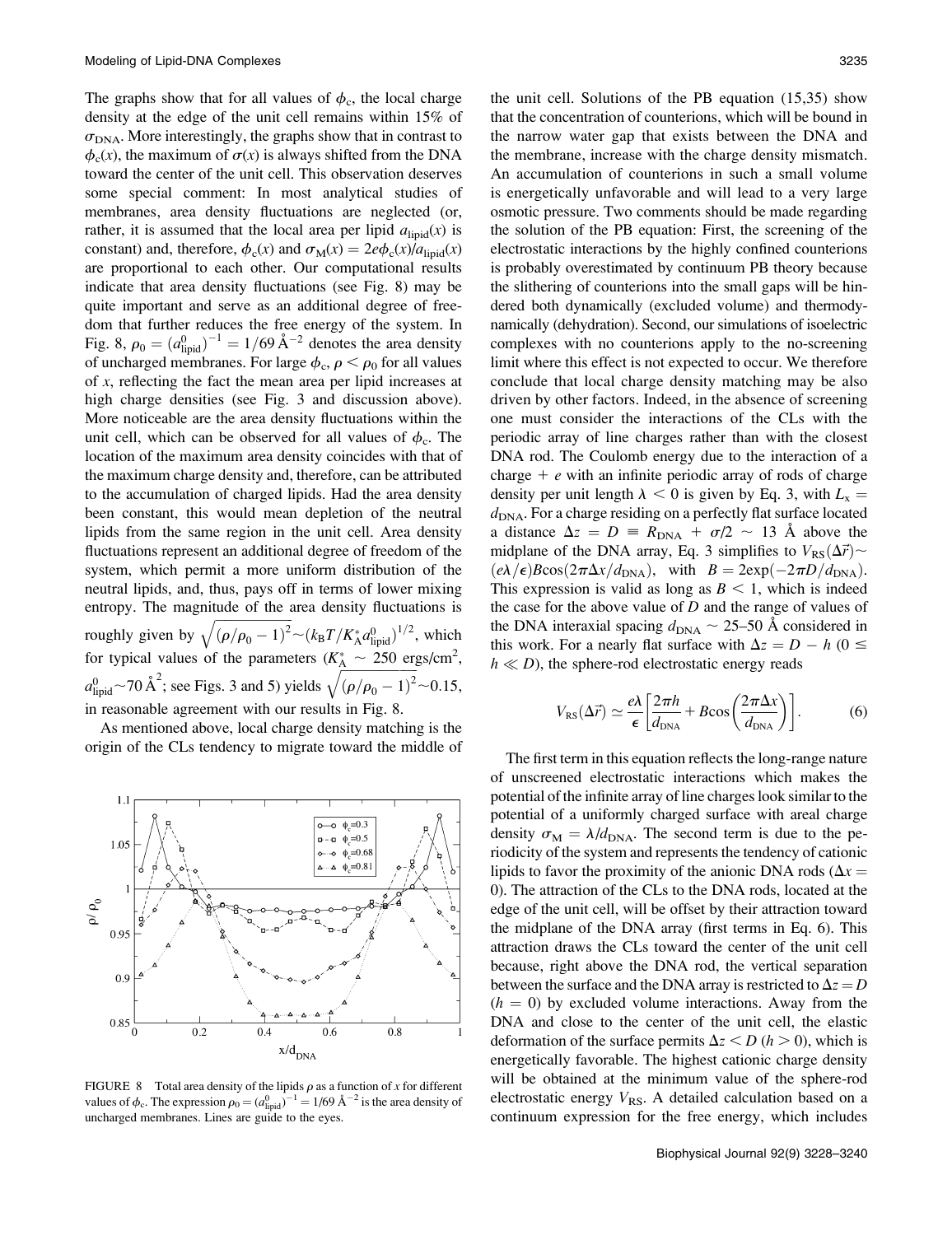contributions of the electrostatic and elastic energies and of mixing entropy, is presented in Appendix 2. We show that only for infinitely rigid surfaces the maximum of charge density is observed at the edge of the unit cell. In all other cases, the membrane tends to deform toward the midplane of the DNA array, which leads to shifting of the maximum of  $\sigma<sub>M</sub>(x)$  toward the center of the cell. This is in agreement with our results in Fig. 7, although the deformation of the membrane is unnoticeable in snapshots of the system (e.g., Fig. 1). Our calculation shows that the typical amplitude of the deformation is extremely small, of the order of  $1-2$  Å. This estimate is model-dependent, but in agreement with previous studies of the system (27,48), and explains the apparent flatness of the membrane observed in our simulations.

### **DISCUSSION**

We have presented a molecular simulation method that captures the self-assembly of cationic liposomes complexed with DNA—a promising synthetically based nonviral carrier of DNA for gene therapy. The method is an intermediate modeling approach between atomistic computer simulations and continuum phenomenological theories. Like the former, it utilizes a molecular description of the system; but similarly to the latter, it employs a coarse-grained (CG) representation of the intramolecular atomic details. The reduced number of degrees of freedom, as well as the fact that the model does not require explicit representation of the embedding solvent, lead to a significant improvement in computational efficiency. Thus, the approach carefully balances the need for molecular detail with computational practicality in a manner that allows for solvent-free simulations of complex self-assembly over long enough timescales to address experimental reality.

In addition to showing spontaneous self-assembly of cationic lipid-DNA complexes, the broad utility of the model is illustrated by demonstrating excellent agreement with x-ray diffraction experimental data for the dependence of the interaxial distance between DNA chains,  $d_{\text{DNA}}$ , on the fraction of charged lipids  $\phi_c$ . Specifically, we find that  $d_{DNA}$ is inversely proportional to  $\phi_c$ —a relationship that can be also derived by a simple packing argument where the DNA rods form a space-filling one-dimensional lattice. This result is indicative of a repulsive long-range inter-DNA interaction. The predominant contribution to this interaction is due to nonspecific electrostatic repulsion between the negatively charged DNA rods, which is only partially screened by the cationic charge on the membranes. We note that the magnitude of the repulsive interaction plays no role in the packing argument. Therefore, a linear relationship between  $d_{DNA}$  and  $\phi_c^{-1}$  is predicted by both our CG simulations and the PB theory, despite the fact that, in the PB treatment, the screening of inter-DNA repulsion is also due to the counterions presented in the complex.

Certain features of CL-DNA complexes, for instance the process of self-assembly and structural defects (Fig. 4), can

be addressed more effectively through CG simulations rather than by continuum theories of existing structures. This point is nicely demonstrated by our simulations of highly-charged complexes. Upon increasing the fraction of the CLs, we find that: 1), the area per lipid increases; 2), the effective stretching modulus of the complex decreases; and 3), the rate of pore formation increases, which eventually leads to the disintegration of the complex. All together, these results indicate that the higher the charge density of the membranes, the lower the mechanical stability of the system. This is a key observation that may explain the recently observed enhanced transfection efficiency (TE) of lamellar CL-DNA complexes at high charge densities. Transfection is viewed as a twostage process: 1), cellular uptake via endocytosis; and 2), escape of the complex from the endosome, presumably through fusion of the lipids with the endosomal membrane and release of the DNA into the cytoplasm. TE of lamellar complexes is limited by the rate of the second stage and, hence, increases with the decrease of mechanical stability, i.e., with increase of charge density.

Given the consistency of agreement between our CG molecular approach and observed experimental features, we suggest that the presented model is an appropriate and promising tool for investigating the statistics and dynamics of lipid-DNA complexes on spatial and temporal scales relevant for biological and biomedical applications. In future work, we plan to develop models that would mimic CL-DNA complexes with improved gene delivery performance, such as complexes containing multivalent lipids and lipids attached to short polymer chains. A special effort will be made to develop a model for the inverted hexagonal  $(H_{II}^C)$ structure, and to examine the mechanical behavior of this phase, which appears to be experimentally quite distinct from the behavior of the lamellar phase. We will also investigate the effect of counterions that must be presented in the positively charged complexes that adhere to the negatively charged cell membrane (at the initial stage of the transfection process). The model may be also extended to include some features of the DNA helical structure. These more advanced models may lead to a better understanding of the principles governing the statistical-mechanical behavior of CL-DNA complexes, which is crucial for systematic and successful design of efficient synthetic vectors for gene therapy.

# APPENDIX 1: SIMULATIONS AT CONSTANT SURFACE TENSION

Bilayer membranes may be considered as narrow interfaces consisting of lipids and the hydration layers that separate two aqueous bulk phases. Simulations of liquid/liquid interfaces can be performed in a variety of statistical ensembles. Assuming that the temperature  $T$  and number of particles N are fixed, one may use the  $(N, T, V, A_p)$  ensemble, in which the total volume of the system,  $V$ , and the projected area of the interface,  $A_p$ , are held constant. Alternatively, the normal and transverse components of the pressure tensor,  $P_n$  and  $P_t$  may be fixed, letting V and  $A_p$  fluctuate. Another common choice is the constant surface tension ensemble  $(N, T, V, \gamma)$ , which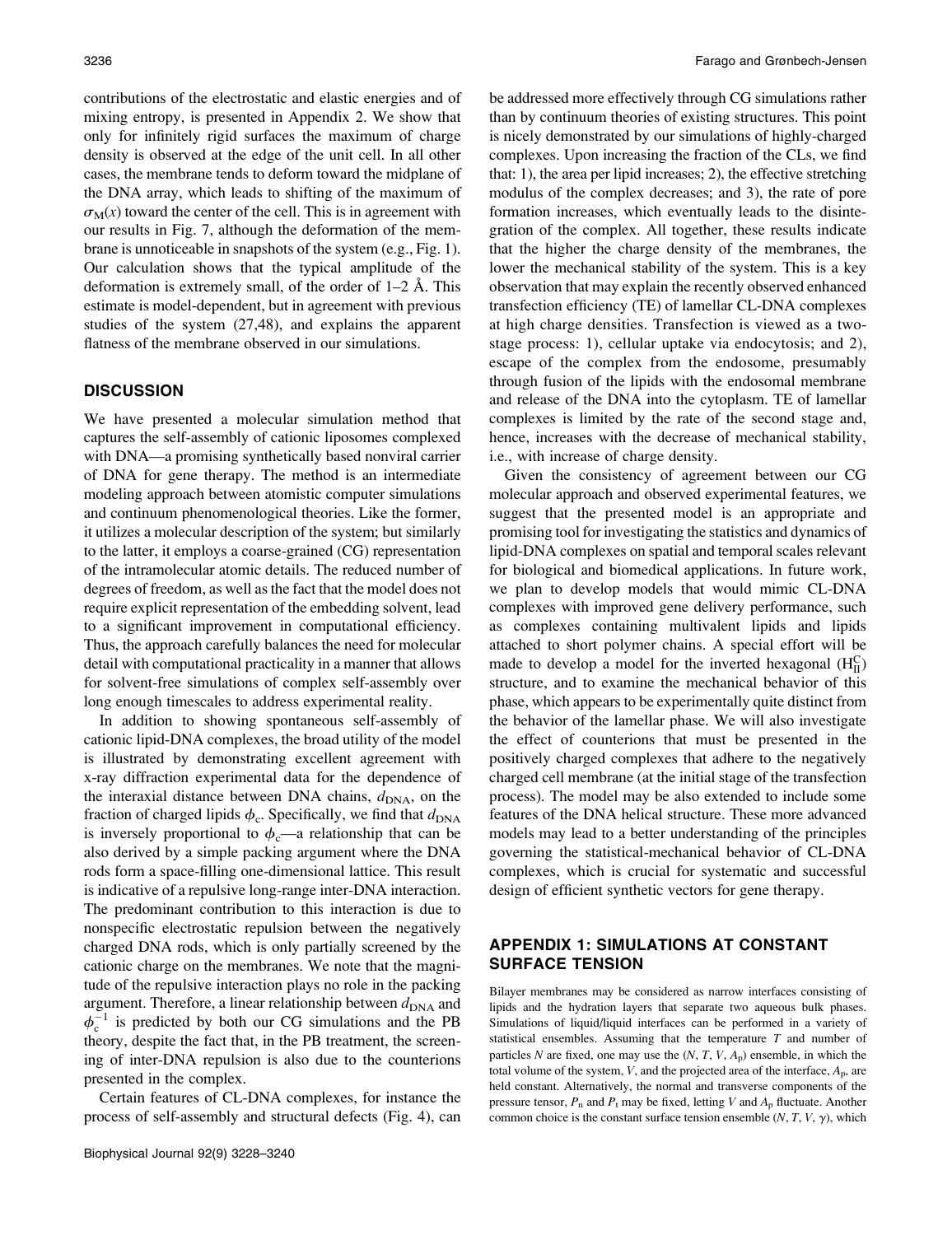mimics the experimental conditions more closely than the  $(N, T, V, A<sub>n</sub>)$ ensemble. The  $(N, T, V, \gamma)$  is of particular importance for simulations of membranes, which can exhibit large undulations at vanishing surface tension. Accessing the  $\gamma = 0$  regime is crucial to modeling such systems.

There has been an ongoing theoretical debate concerning the statistical thermodynamic definition of  $\gamma$ . In analytical studies, the surface tension is usually regarded as the thermodynamic variable conjugate to the total interface area  $A$ , which is the sum of the projected area  $A_p$ , and the area stored in the thermal undulations  $\Delta A$ . Because of the relatively high value of their stretching modulus, bilayer membranes are often assumed to have a fixed total area, and  $\gamma$  is used as a Lagrange multiplier fixing the value of A. However, in computer simulations it is difficult to sample an ensemble where  $A$  is constant since  $\Delta A$  cannot be easily controlled and, moreover, its value is not well defined (in contrast to continuum models). It is, therefore, more common in computer simulations that the surface tension is treated as conjugate to  $A_p$ , which is the cross-sectional area of the simulation cell. With this convention, one readily derives the following relationship between  $\gamma$ and the pressure tensor (49)

$$
\gamma = \langle L_{\rm n} \times (P_{\rm n} - P_{\rm t}) \rangle, \tag{7}
$$

where  $L_n$  is the size of the system in the direction perpendicular to the interface, and  $\langle \ldots \rangle$  denotes thermal average. This quantity coincides with yet another quantity commonly referred to as the ''surface tension'', namely the  $q<sup>2</sup>$  coefficient in the expression describing the dependence of the mean thermal fluctuations on the wave vector (the ''spectral intensity'') (33):

$$
\langle |h_{\mathbf{q}}|^2 \rangle = \frac{k_{\mathbf{B}}T}{a_{\text{lipid}}[\gamma q^2 + \kappa q^4 + \mathcal{O}(q^6)]}.
$$
 (8)

To simulate the  $(N, T, V, \gamma)$  ensemble, one needs to sample configurations, in which the total volume of the system is conserved while the area is allowed to fluctuate. The common method to generate such an ensemble is to consider a rectangular simulation box of volume  $V = L_{x} \times L_{y} \times L_{z}$  and projected area  $A_p = L_x \times L_y$  and, occasionally, rescale the dimensions of the box and the molecular coordinates  $\{\vec{r}^i\}$  in the following manner (40):

$$
L_{x} \rightarrow L_{x} + \delta L_{x} ; r_{x}^{i} \rightarrow r_{x}^{i} \left( \frac{L_{x} + \delta L_{x}}{L_{x}} \right)
$$
  
\n
$$
L_{y} \rightarrow L_{y} + \delta L_{y} ; r_{y}^{i} \rightarrow r_{x}^{i} \left( \frac{L_{y} + \delta L_{y}}{L_{y}} \right)
$$
  
\n
$$
L_{z} \rightarrow \frac{V}{(L_{x} + \delta L_{x})(L_{y} + \delta L_{y})} ; r_{z}^{i} \rightarrow r_{z}^{i} \left[ \frac{L_{x}L_{y}}{(L_{x} + \delta L_{x})(L_{y} + \delta L_{y})} \right].
$$
  
\n(9)

In scaled coordinates,  $\{\vec{l}^i = (r_x^i/L_x, r_y^i/L_y, r_z^i/L_z)\}\$ , the partition function is given by

$$
Z = \int_0^\infty dL_x \, dL_y \, dL_z \, \delta \left( L_z - \frac{V}{L_x L_y} \right)
$$

$$
\times \int_0^1 \Pi_{i=1}^N d\dot{l}_x \, d\dot{l}_y \, d\dot{l}_z \, V^N e^{-\beta \gamma A_p} e^{-\beta U(\{\dot{l}}^i\}, L_x, L_y, L_z)}, \qquad (10)
$$

where  $\delta$  is the Dirac delta function, U is the energy of the configuration, and  $\beta = 1/k_B T$ . Since the volume V and number of particles N are both fixed, the acceptance criterion is given by

$$
P_{\rm acc}(o \to n) = \min[1, e^{-\beta(\delta U + \gamma \delta A_{\rm p})}], \tag{11}
$$

where  $\delta U$  and  $\delta A_p$  denote, respectively, the difference in the energy and projected area between the new  $(n)$  and old  $(o)$  configurations.

Equation 9 defines a one-to-one, locally volume preserving, transformation of the molecular coordinates between rectangular simulation boxes of slightly different dimensions. In principle, however, only the total volume of

the simulation cell must be conserved and, therefore, other one-to-one transformation may be proposed. One such transformation, which is particularly suitable for solvent-free interfacial systems, is

$$
L_{x} \rightarrow L_{x} + \delta L_{x} ; r_{x}^{i} \rightarrow r_{x}^{i} \left( \frac{L_{x} + \delta L_{x}}{L_{x}} \right)
$$
  
\n
$$
L_{y} \rightarrow L_{y} + \delta L_{y} ; r_{y}^{i} \rightarrow r_{x}^{i} \left( \frac{L_{y} + \delta L_{y}}{L_{y}} \right)
$$
  
\n
$$
L_{z} \rightarrow \frac{V}{(L_{x} + \delta L_{x})(L_{y} + \delta L_{y})};
$$
  
\n
$$
r_{z}^{i} \rightarrow \left\{ r_{z}^{i} \left[ \frac{L_{x}L_{y}}{(L_{x} + \delta L_{x})(L_{y} + \delta L_{y})} \right] \equiv r_{z}^{i} + \delta r_{z}^{i} \quad i = 1, (12)
$$
  
\n
$$
\mod (r_{z}^{i} + \delta r_{z}^{i}, L_{z}(0)) \qquad i \neq 1
$$

where  $L<sub>z</sub>(0)$  is the initial (at  $t = 0$ ) height of the simulation box, and "mod" is the modulus operator. Unlike transformation (9), only the coordinates of one particle (labeled ''1'') are rescaled proportionally to the size of the box in (Eq. 12). Therefore, a priori, only this particle is guaranteed to remain within the rescaled simulation box, while all the others may be displaced beyond the boundaries of the system in the z direction ( $0 \le z \le L_z$ ). Detailed balance requires that in the case of such an event, the move attempt will be rejected, i.e., the energy of the new configuration is defined  $U = \infty$ . Let us consider an interface located close to the center of the box ( $z \sim L_2/2$ ), separating two dense bulk liquid phases. Let us also assume that the particle with index "1" resides on the interface. For such a solvent-containing system, rescaling the dimensions of the simulation box and the molecular coordinates according to transformation (12) will usually fail. Decreasing  $L_z$  $(L_{z} < L_{z}(0))$  will lead to ejection of some solvent particles from the system, while increasing  $L_z$  ( $L_z > L_z(0)$ ) will lead to the formation of an empty stripe and changing the bulk densities, which is energetically very costly. In solvent-free models, on the other hand, the bulk phases are ''empty'' and such a problem will arise only if the interface is located close to one of the z boundaries. For infinitely long runs, the fraction of time that the interface spends near the boundaries scales like  $w/L_z$  (where w is the physical width of the interface), which can be made arbitrarily small by increasing  $L_z$  (i.e., by changing the "volumes" of the empty bulk phases). In practice,  $L<sub>z</sub>$  need not be very large since the diffusion of the interface is so vanishingly slow that it will never reach one of the boundaries within conceivable simulation time. With function (12) defining the transformation between simulation boxes of different shapes, and in terms of the scaled coordinates  $\{\overline{l}^1 = (r_x^1/L_x, r_y^1/L_y, r_z^1/L_z)\}$   $\overline{l}^{\dagger \neq 1} = (r_x^1/L_x, r_y^1/L_y, r_z^1/L_z(0))\}$ , the partition function in Eq. 10 is rewritten as

$$
Z = \int_0^{\infty} dL_x \, dL_y \, dL_z \, \delta \left( L_z - \frac{V}{L_x L_y} \right)
$$
  
 
$$
\times \int_0^1 \Pi_{i=1}^N dI_x^i \, dI_y^i \, dI_z^i V [L_z(0)A_p]^{N-1} e^{-\beta \gamma A_p} e^{-\beta U(\{\vec{1}^i\}, L_x, L_y, L_z, L_z(0))},
$$
(13)

from which we readily conclude that the acceptance criterion should be

$$
P_{\rm acc}(o \to n) = \min\left[1, \left(1 + \frac{\delta A_{\rm p}}{A_{\rm p}}\right)^{N-1} e^{-\beta(\delta U + \gamma \delta A_{\rm p})}\right].
$$
 (14)

This criterion resembles the acceptance criterion for simulations of the twodimensional isobaric-isothermal ensemble, accept for the exponent of the term  $(1 + \delta A_p/A_p)$  being  $N - 1$  rather than N. This could be interpreted in the following way: Simulating a thin interface of width w at constant  $\gamma$  is similar to simulating a two-dimensional system at constant pressure. The center of mass of the interface can be found with equal probability at any position along the z direction of the simulation box. However, because of the total volume conservation, the height of the (mostly empty) simulation box scales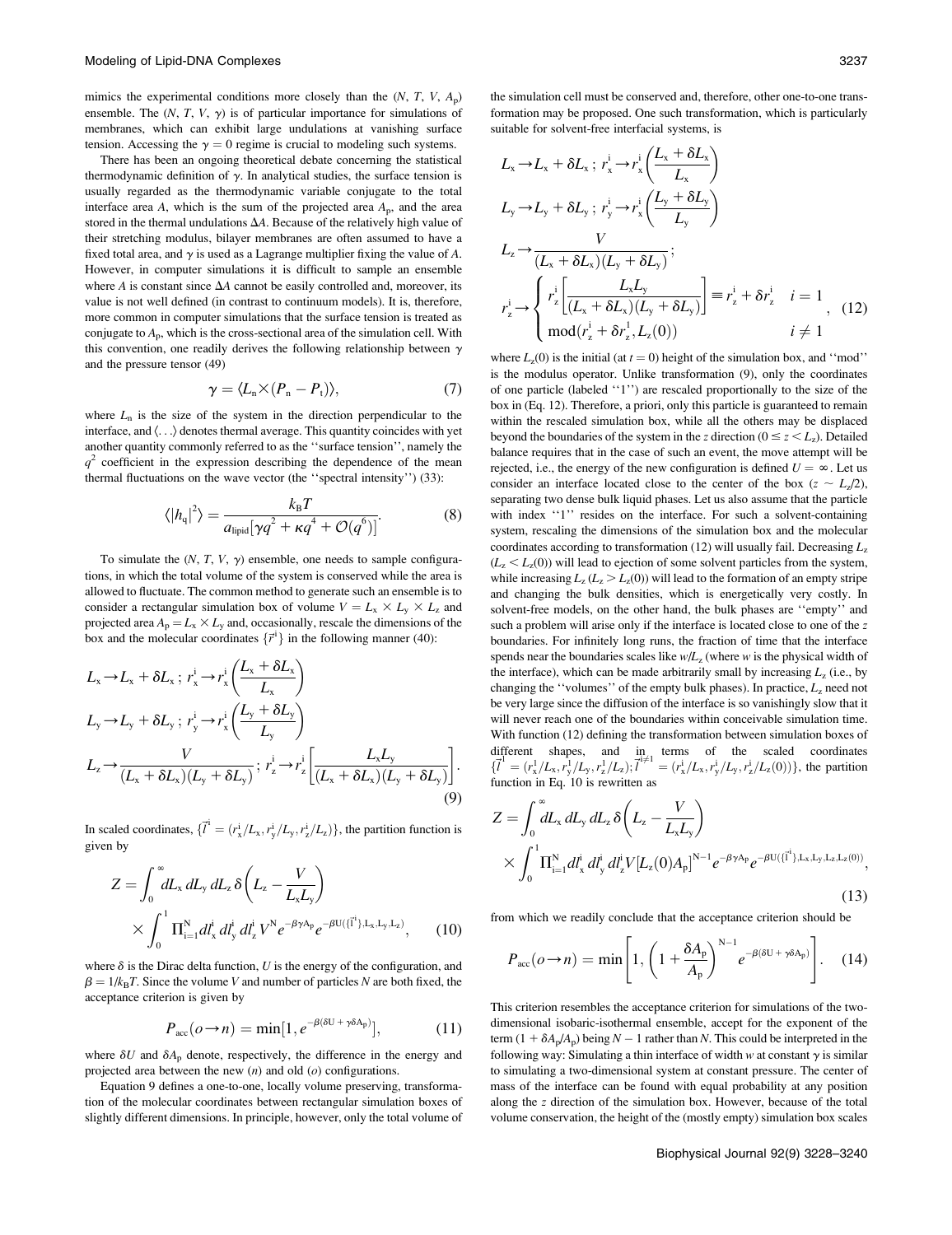with the inverse of the area  $A_p$ . The contribution of this degree of freedom is expressed by the additional factor  $(1 + \delta A_p/A_p)^{-1}$ .

We have performed simulations of identical systems (both neutral membranes and CL-DNA complexes) using sampling methods defined by Eqs. 9 and 12, and measured the probability distributions of the energy and the area of the system. Both methods produced identical distribution functions, but the time it took to obtain reasonably accurate results was considerably shorter with the new sampling scheme (Eq. 12) ( $\sim$ 2  $\times$  10<sup>6</sup> MC time units) than with the conventional one (Eq. 9) ( $\sim 10^7$  MC time units). The superior effectiveness of the new scheme should be attributed to larger area changes per reshaping attempt,  $\delta A_p$ , that the new scheme permits, which were typically half an order-of-magnitude larger than in the old scheme. We believe that the origin of this is the fact that the membranes in our simulations are ''softer'' with respect to area changes than they are with respect to the variations of their width. In the conventional sampling scheme, area and width fluctuations are coupled by local volume conservation, which greatly reduces the magnitude of acceptable reshaping moves. In the new scheme this coupling is removed, enabling area variations that do not simultaneously squeeze the layers against each other or pull them apart.

## APPENDIX 2: ANALYTICAL MODELING

To estimate the deformation of the membranes and the charge density fluctuations within a unit cell of the complex, we consider the system shown schematically in Fig. 9. This system consists of three charge distributions: an infinite array of equally spaced rods with density per unit length  $\lambda < 0$ , and two surfaces with mean charge density  $\sigma_M > 0$  per unit area (representing the monolayers facing the DNA array on each side). The vertical distance  $\Delta z(x)$  of the surfaces from the midplane of the DNA is  $\Delta z = D \equiv R_{\text{DNA}} +$  $\sigma/2 \sim 13$  Å at the edge of the unit cell ( $x = 0$ ,  $d_{\text{DNA}}$ ), and may be smaller ( $\Delta z =$  $D - h < D$ ;  $h(x) > 0$ ) for  $0 < x < d_{DNA}$  due to the electrostatically induced deformation of the surfaces. We denote the charge density fluctuations by  $\delta\sigma(x)$ , and consider the limit of small fluctuations  $|\delta\sigma| \ll \sigma_M$ , as well as the limit of small membrane deformation  $|h|/d_{\text{DNA}} \ll 1$ . As a reference state for energy calculations, we take a complex with perfectly flat surfaces and no charge density fluctuations. Since the complex is isoelectric, the mean charge density of the surfaces is related to the DNA linear charge density by

$$
2\sigma_{\rm M} = -\frac{\lambda}{d_{\rm DNA}},\tag{15}
$$

while

$$
\int_{0}^{\text{dDNA}} \left[ \frac{1}{2} \sigma_{\text{M}} (\nabla h(x))^{2} + \delta \sigma(x) \right] dx \simeq \int_{0}^{\text{dDNA}} \delta \sigma(x) dx = 0. \quad (16)
$$



FIGURE 9 Schematic picture of the complex consisting of an array of equally spaced DNA rods with nearest-neighbor spacing  $d_{\text{DNA}}$  and two surfaces separated a distance D from the midplane of the DNA array. The DNA rods are uniformly charged with charge density  $\lambda < 0$  per unit length. Surfaces have a mean charge density  $\sigma_M > 0$  per unit area and local charge density  $\sigma_M + \delta \sigma(x)$ . Their local height above/below the DNA midplane is denoted by  $D - h(x)$ . Lower surface is drawn in the reference state, where  $\delta \sigma = 0$  and  $h = 0$ .

For a fixed value of  $d_{\text{DNA}}$ , the free energy of a unit cell of the complex per unit length in the y direction (parallel to the DNA rods) consists of the following contributions:

1. The Coulomb energy of the interaction between the DNA rods and the charged surfaces is given by (see Eq. 6)

$$
F_1 = 2 \int_0^{\text{d}_{\text{DNA}}} [\sigma_{\text{M}} + \delta \sigma(x)] \frac{\lambda}{\epsilon} \left[ \frac{2\pi h(x)}{d_{\text{DNA}}} + B \cos\left(\frac{2\pi x}{d_{\text{DNA}}}\right) \right]
$$

$$
\times \left[ 1 + \frac{1}{2} (\nabla h(x))^2 \right] dx. \tag{17}
$$

The prefactor 2 in this expression is due to the two surfaces interacting with the DNA rods. Treating  $B$  in Eq. 17 as a small parameter  $(B = 2 \exp(-2\pi D/d_{\text{DNA}}) \sim 0.12$ , for  $D \sim 13 \text{ Å}$  and  $d_{\text{DNA}} \sim 30 \text{ Å}$ , which is of the same order of magnitude as  $(\delta\sigma/\sigma)$  and  $(h/d_{\text{DNA}})$ ), we see that the leading term in the above expression is

$$
F_1^1 = 2 \int_0^{\text{dp}_{\text{NA}}} \sigma_{\text{M}} \frac{\lambda}{\epsilon} \frac{2\pi h(x)}{d_{\text{DNA}}} dx = -\frac{4\sigma_{\text{M}}^2 d_{\text{DNA}}}{\epsilon} \int_0^{\text{dp}_{\text{NA}}} \frac{2\pi h(x)}{d_{\text{DNA}}} dx. \tag{18}
$$

The superscript in  $F_1^1$  (as well as in the other terms of the free energy appearing below) denotes the order of the term in the small parameters of the expansion. The next (second-order) term is given by

$$
F_1^2 = 2 \int_0^{\text{dp}_{\text{NA}}} \delta \sigma(x) \frac{\lambda}{\epsilon} \left[ \frac{2\pi h(x)}{d_{\text{DNA}}} + B \cos\left(\frac{2\pi x}{d_{\text{DNA}}}\right) \right] dx
$$
  
= 
$$
-\frac{4\sigma_{\text{M}} d_{\text{DNA}}}{\epsilon} \int_0^{\text{dp}_{\text{NA}}} \delta \sigma(x) \left[ \frac{2\pi h(x)}{d_{\text{DNA}}} + B \cos\left(\frac{2\pi x}{d_{\text{DNA}}}\right) \right] dx.
$$
 (19)

2. The Coulomb energy of the interaction between the two charged surfaces, which is in leading order, is given by

$$
F_2^2 = +2\frac{\sigma_{\rm M}d_{\rm DNA}}{\epsilon} \int\limits_{0}^{d_{\rm DNA}} \delta\sigma(x) \frac{2\pi h(x)}{d_{\rm DNA}} dx.
$$
 (20)

3. The Coulomb energy of the interactions between lipids residing on the same surface (the surface's self-electrostatic energy; see Eq. 3 with  $\lambda \rightarrow [\sigma_M + \delta \sigma(x')] dx'$  and  $\Delta z / L_x \rightarrow -h/d_{DNA} \rightarrow 0$ , and recall Eq. 16) is

$$
F_3^2 = -\int_0^{d_{\text{DNA}}} dx \left\{ \frac{\sigma_{\text{M}}^2 d_{\text{DNA}}}{\epsilon} G \left( \frac{h(x)}{d_{\text{DNA}}} \right) + \int_0^{d_{\text{DNA}}} dx' \frac{\delta \sigma(x) \delta \sigma(x')}{\epsilon} \ln \left[ 2 - 2 \cos \left( 2 \pi \frac{x - x'}{d_{\text{DNA}}} \right) \right] \right\},\tag{21}
$$

where  $G \sim (h/d_{\text{DNA}})^2$  is a dimensionless function.

4. The mixing entropy of the charged and neutral lipids in each surface which, ignoring the variations in the area per lipid (see Fig. 8), is given by

Biophysical Journal 92(9) 3228–3240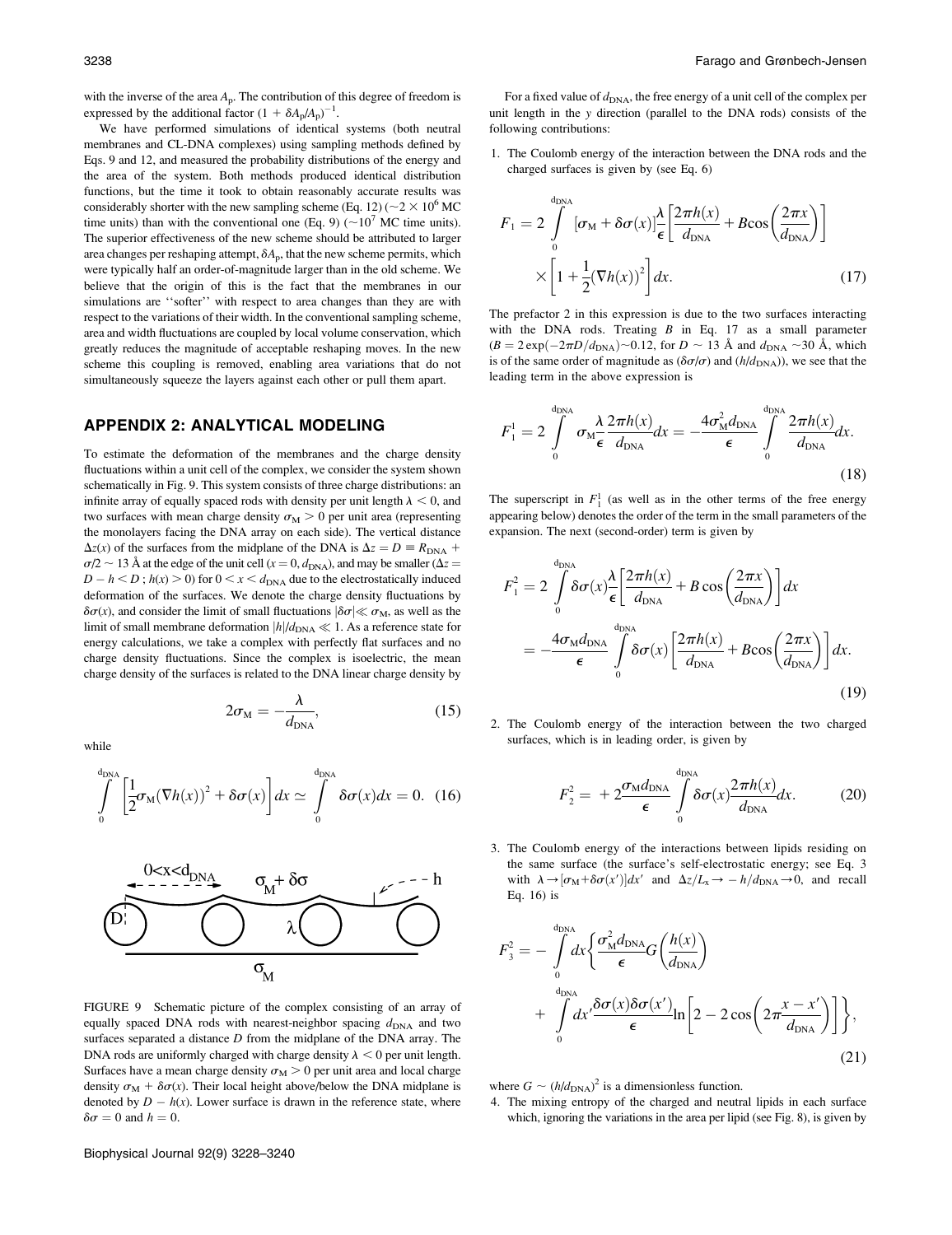$$
F_4^2 = \frac{k_{\rm B}T}{a_{\rm lipid}} \int_0^{d_{\rm DNA}} \frac{\delta \sigma^2(x)}{\sigma_{\rm M}(e/a_{\rm lipid} - \sigma_{\rm M})} dx, \tag{22}
$$

where  $e/a<sub>lipid</sub>$  is the maximum possible charge density (obtained when all the lipids are charged) and, obviously,  $\sigma_M \leq e/a_{\text{lipid}}$ .

5. Concerning the elastic energy of the deformation of the surfaces, in previous theoretical studies of CL-DNA complexes (27,48), this energy has been associated with the bending of the surfaces and has been expressed in terms of Helfrich effective Hamiltonian (36). However, Helfrich effective Hamiltonian captures the elasticity of surfaces only on length scale, which are typically larger than the length of the unit cell  $d_{\text{DNA}} \sim 25-50$  Å. At smaller scales, the elastic behavior of membranes is dominated by individual or collective lipid protrusions. Protrusion modes tend to increase the local surface area and the restoring force acting against these protrusions can, therefore, be characterized by an effective local surface tension  $\gamma_p$ . The corresponding elastic energy (per unit length in the y direction) is given (for two surfaces of length  $d_{\text{DNA}}$ in the  $x$  direction) by  $(34)$ 

$$
F_s^1 = \gamma_p \int_0^{d_{\text{DNA}}} \left(\frac{dh(x)}{dx}\right)^2 dx.
$$
 (23)

The crossover from long-scale bending dominated to short-scale surface tension-dominated elasticity occurs on length scale  $l$ , which is of the order of  $l \sim 2\pi \sqrt{\kappa/\gamma_p}$ , where  $\kappa$  is the bending modulus. Our previous measurements (32) give  $\kappa \sim 40$   $k_BT$  and  $l \sim 50$  Å, which yields  $\gamma_p \sim 25 \times 10^{-2}$  J/m<sup>2</sup>. Values of  $\gamma_p$  measured for other computer models of bilayer membranes (50,51) have been found to be of the same order of magnitude—which happens to be comparable to the surface tension of water-oil interfaces. Notice that the superscript "1" rather than "2" is used in Eq. 23, i.e., we consider this term as linear in the expansion parameters despite the fact that the elastic energy appears as a second-order term in  $(h/d_{\text{DNA}})$ . This is because the surface tension  $\gamma_p$  is an order-of-magnitude larger than the energy per unit area  $\sigma_M^2 d_{\text{DNA}}/\epsilon$  appearing in  $F_1^1$  (18) and, therefore, these two terms are comparable to each other. The surface tension  $\gamma_p$  is also an order-of-magnitude larger than the thermal energy per lipid area  $k_B T/a_{\text{lipid}}$ , appearing in the second-order term  $F_4^2$  (22), which is associated with the mixing entropy.

With the above expressions for the various terms in the free energy of the system, the equilibrium profile  $\tilde{h}(x)$  of the surfaces is found by minimizing the leading first-order contribution  $F^1 = F_1^1 + F_5^1$ . The function  $\tilde{h}(x)$  is determined by the Euler-Lagrange equation

$$
\frac{d^2\tilde{h}(x)}{dx^2} + \xi^{-1} = 0,
$$
\n(24)

where the length scale is  $\xi = \epsilon \gamma_p / (2\pi \sigma_M^2)$ . The solution to Eq. 24, with boundary conditions  $\tilde{h}(0) = \tilde{h}(d_{\text{DNA}}) = 0$ , is

$$
\tilde{h}(x) = \frac{1}{2\xi}x(d_{\text{DNA}} - x).
$$
 (25)

The maximum deformation of the surfaces is obtained at the center of the unit cell ( $x = d_{\text{DNA}}/2$ ). For typical values of the physical parameters in the system,

$$
a_{\text{lipid}} \sim 70 \text{ Å}^2
$$
;  $\sigma_M \sim 0.8 \frac{e}{a_{\text{lipid}}}$ ;  $d_{\text{DNA}} \sim 30 \text{ Å}$ ;  $\gamma_p \sim 25 \times 10^{-2} \frac{\text{J}}{\text{m}^2}$ , (26)

we find  $\tilde{h}(d_{\text{DNA}}/2) \sim 1\mathring{A} \ll d_{\text{DNA}}$ , which justifies treating ( $h/d_{\text{DNA}}$ ) as a small parameter and explains the apparent flatness of the surfaces observed in the simulations (e.g., Fig. 1). It should be noted that our analysis ignores the very small overlap that exists between the surface  $\hat{h}(x)$  and the excluded volume of the DNA rods near the edges of the unit cell.

The charge density fluctuations  $\delta \sigma(x)$  will be determined by minimizing the free energy given by the sum of second order terms  $F^2 = F_1^2 +$  $F_2^2 + F_3^2 + F_4^2$ , under the total charge conservation constraint (16) and with  $h(x) = \tilde{h}(x)$ . Expressing  $\delta\sigma(x)$  as a Fourier series

$$
\delta\sigma(x) = \sum_{n=-\infty}^{+\infty} C_n e^{2\pi i n(x/d_{DNA})},
$$
 (27)

we find, after some algebra, that the optimal charge distribution is obtained for the Fourier series

$$
C_{\rm n} = \frac{\sigma_{\rm M} d_{\rm DNA}}{\epsilon} \bigg[ \frac{B \delta_{\rm |n|,1} - d_{\rm DNA} / (2\xi n^2)}{k_{\rm B} T / (a_{\rm lipid} \sigma_{\rm M} [e / a_{\rm lipid} - \sigma_{\rm M}]) + d_{\rm DNA} / (\epsilon |n|)} \bigg],\tag{28}
$$

where  $\delta$  in the numerator denotes Krönecker delta. An approximate, but more useful, form for  $\delta\sigma(x)$  can be obtained by noting that typical values of the physical parameters (see Eq. 26) lead to the first term in the denominator being larger than the second term for all values of  $n$ . Thus, a reasonable approximation may be obtained by dropping the smaller term, which effectively means neglecting the term  $F_3^2$  (Eq. 21) in the second-order free energy. Without this term, the real space form of  $\delta\sigma$  is given by

$$
\delta\sigma(x) = \sigma_{\rm M} \frac{\sigma_{\rm M} a_{\rm lipid}}{e} \left( 1 - \frac{\sigma_{\rm M} a_{\rm lipid}}{e} \right) \frac{2 d_{\rm DNA} l_{\rm B}}{a_{\rm lipid}} B \left\{ \cos \left( \frac{2 \pi x}{d_{\rm DNA}} \right) + A \left[ \frac{x (d_{\rm DNA} - x)}{d_{\rm DNA}^2} - \frac{1}{6} \right] \right\},
$$
\n(29)

where  $l_B = e^2/(\epsilon k_B T) \sim 7.1$  Å is the Bjerrum length, and  $A = B^{-1}(\pi/2) \times$  $(d_{\text{DNA}}/\xi)$ . From this expression we readily conclude that 1), only for  $A = 0$ , which corresponds to the limit of infinitely rigid surfaces ( $\gamma_p \rightarrow \infty$ ), is the peak of the charge distribution at the edge of the unit cell; 2), upon increasing A, the maximum of  $\delta\sigma(x)$  shifts gradually toward the center of the unit cell; and 3), it stays in the center,  $x = d_{\text{DNA}}/2$ , for all values  $A \geq 2\pi^2$ .

One can easily verify that for the range of parameters in our simulations,  $0 < A < 2\pi^2$ —which explains our observation of the maximum of  $\delta \sigma(x)$ somewhere between the edge and the center of the unit cell (see Fig. 7). We can also use Eq. 29 to estimate the amplitude of the charge fluctuations. For the physical parameters given in Eq. 26, we have  $B \sim 0.12$ . The maximum of  $\delta\sigma(x)$  is obtained for  $x \sim 0.1d_{\text{DNA}}$  (which should be compared to  $x \sim$ 0.2 $d_{\text{DNA}}$  in the simulations), where  $\delta\sigma/\sigma_{\text{M}} \sim 0.07$  (compare to  $\delta\sigma/\sigma_{\text{M}} \sim 0.1$ in the simulations). We consider this semiquantitative agreement with the numerical results as reasonable, given the approximate nature of our analytical model.

#### **REFERENCES**

- 1. Felgner, P. L., and G. Rhodes. 1991. Gene therapeutics. Nature. 349: 351–352.
- 2. Smyth-Templeton, N., and D. D. Lasic, editors. 2000. Gene Therapy. Therapeutic Mechanisms and Strategies. Marcel Dekker, New York.
- 3. Smith, A. E. 1995. Viral vectors in gene therapy. Annu. Rev. Microbiol. 49:807–838.
- 4. Kay, M. A., J. C. Glorioso, and L. Naldini. 2001. Viral vectors for gene therapy: the art of turning infectious agents into vehicles of therapeutics. Nat. Med. 7:33–40.
- 5. Felgner, P. L., M. J. Heller, P. Lehn, J.-P. Behr, and F. C. Szoka, editors. 1996. Artificial self-assembling systems for gene delivery. American Chemical Society, Washington DC.
- 6. Huang, L., M. C. Hung, and E. Wagner, editors. 1999. Non-Viral Vectors for Gene Therapy. Academic Press, San Diego, CA.